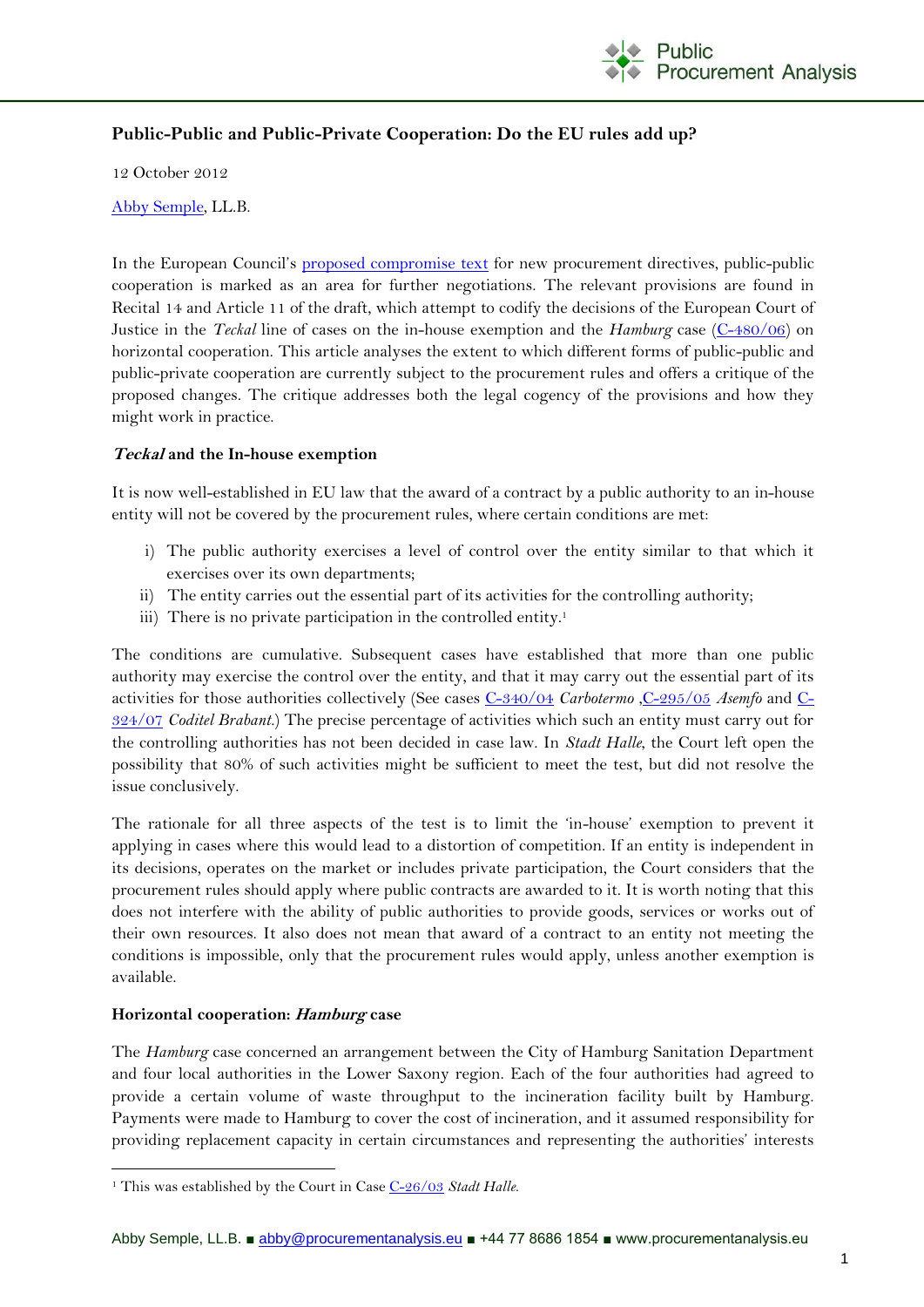

against the private operator of the facility. A citizen concerned about the charges for waste management in the region made a complaint to the Commission, who brought the case upon learning that the arrangement between the authorities had not been subject to tender. The Advocate General in the case applied the *Teckal* logic and found that the arrangement did not qualify for the in-house exemption, as the control condition was not met.

The Court however considered that as the arrangement constituted a form of genuine cooperation between the authorities, and was not intended to circumvent the procurement rules, it could stand. In reaching this conclusion, the Court stated that:

"Community law does not require public authorities to use any particular legal form in order to carry out jointly their public service tasks… such cooperation between public authorities does not undermine the principal objective of the Community rules on public procurement … where implementation of that cooperation is governed solely by considerations and requirements relating to the pursuit of objectives in the public interest and the principle of equal treatment of the persons concerned … is respected, so that no private undertaking is placed in a position of advantage vis-à-vis competitors." (Case C-480/06, Para 47)

The *Hamburg* judgment was welcomed by many who felt that the *Teckal* exemption had become too narrow to accommodate forms of public-public cooperation which are in use in many Member States. Nevertheless, it was not clear to what extent the Court's judgment in *Hamburg* might be limited by the facts of that case. In particular, the Court emphasised that the arrangement aimed to fulfil specific obligations regarding waste treatment set out in European directives, that the facility would not have been built without the guarantee of throughput from the four authorities, and that a separate service contract was awarded by Hamburg for the operation of the facility.

## **Practical applications**

Public authorities wishing to set up or avail of the services of an in-house entity ('*Teckal* company') or organise shared services have had cause to scrutinise the above case law. In the UK, a Supreme Court decision in 2011 upheld the right of various London Borough Councils to avail of the services of a jointly-owned mutual insurance company (LAML), despite the necessary degree of independence of that company from the individual authorities. <sup>2</sup> This overturned the finding of the Court of Appeal that the requirement of an arms' length relationship between insured and insurer precluded the type of control needed to avail of the *Teckal* exemption. Despite this finding, the authority bringing the appeal (Harrow) was not able to avail of the insurer's services due to a lack of powers. The coming into force of the [Localism Act 2011r](http://www.legislation.gov.uk/ukpga/2011/20/contents/enacted)emoves restrictions on the powers of local authorities, and so opens up new possibilities to exploit such arrangements.

Shared services have a particular role to play as public authorities face cutbacks, and there is a desire to realise efficiencies by availing of the capacity of other authorities where these exist. Collaborative or joint procurement – whether through a *Teckal* company or otherwise – is also considered to hold the potential for significant savings, as underlined by a [recent report](http://www.niauditoffice.gov.uk/index/publications/recent_reports/collaborative_procurement.htm) of the Northern Ireland Audit Office. At the same time, private operators who feel they are denied the opportunity to compete for contracts, or indeed citizens concerned about the value-for-money of such arrangements, may seek to challenge or complain to the Commission. It is important then to look at the detail of what is proposed, to see if it strikes a fair balance between these competing interests.

<sup>&</sup>lt;u>.</u> <sup>2</sup> *Brent London Borough Council and others v Risk Management Partners Ltd* [2011] UKSC 7, paras 28 and 32-33.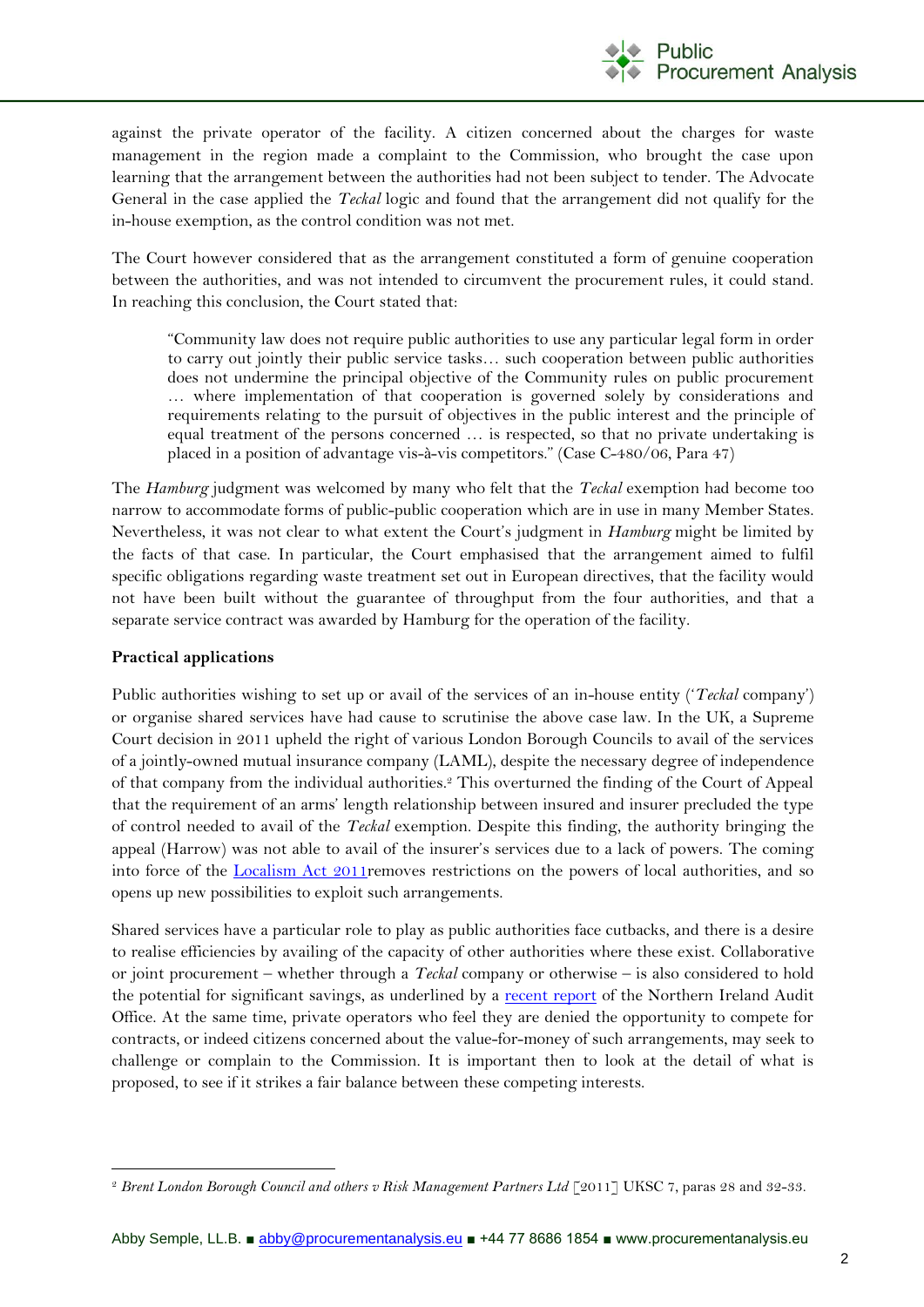

## **Proposed changes**

Recital 14 of the proposal sets out the intention to offer clarity on public-public cooperation and incorporate the Court's jurisprudence into the directives. It reiterates the view adopted by the Court and in a previous Commission working paper (SEC  $(2011)$  1169) that there is no general exemption for public-public cooperation from the procurement rules, only the specific exemptions established in case law. Article 11 then goes on to set out the specific exemptions, covering in-house (*Teckal*) entities controlled by one or more contracting authorities, and the *Hamburg*-type of horizontal cooperation. In doing so, Article 11 proposes more prescriptive rules than exist at present in the case law. Unlike other aspects of the proposals, there is no scope for Member States to choose whether to implement these rules into domestic law. A few potentially problematic aspects are identified here.

Article 11(1) and 11(3) set out rules for determining whether the *Teckal* exemption applies based on control, essential activities and private participation. 90% of the in-house entity's activities must be carried out for the controlling authority or authorities, or other bodies controlled by them. To determine whether this threshold is met, the average total turnover of the entity over the previous three years is to be taken into account. In addition to the arbitrariness of the threshold, no indication is given of how the rule would be applied in the case of a newly established *Teckal* company, without previous turnover. A further problem arises where joint control is exercised by two or more authorities. Article 11(3) requires that the entity "does not pursue any interests which are distinct from that of the public authorities affiliated to it" – this could rule out the award of a contract to a mutual insurance company such as LAML, which must act independently of its owners in making certain decisions.

Article 11(4) sets out five cumulative conditions for exempting horizontal cooperation:

a) it is part of an agreement establishing genuine cooperation between the contracting authorities aimed at carrying out jointly their public service tasks and involving mutual rights and obligations;

- b) it is governed only by considerations related to the public interest;
- c) the contracting authorities carry out 90% of their relevant activities within the agreement;
- d) financial transfers correspond to the reimbursement of actual costs; and
- e) there is no private participation in any of the contracting authorities involved.

Conditions a, b and d appear to derive directly from *Hamburg*. The requirement that the authorities carry out 90% of their relevant activities within the arrangement may be aimed at preventing distortion of competition, but it is not clear why this should apply to authorities availing of services, as well as those providing them. Similarly condition e) seems overly broad – it extends beyond the arrangement in question to cover all aspects of the authorities' operations. Determining whether financial transfers correspond to actual costs, as required by condition d), leaves room for challenge and may require expensive professional opinions, updated frequently. Overall, Article 11(4) is likely to deter public authorities from entering into *Hamburg*-type arrangements. This is unfortunate, at a time when such arrangements may offer good value and efficiencies as noted above.

#### **Other forms of cooperation: Central purchasing bodies and occasional joint procurement**

Articles 35 and 37 set out the possibilities for using central purchasing bodies and conducting occasional joint procurement with other public authorities. Article 38 aims to encourage the use of